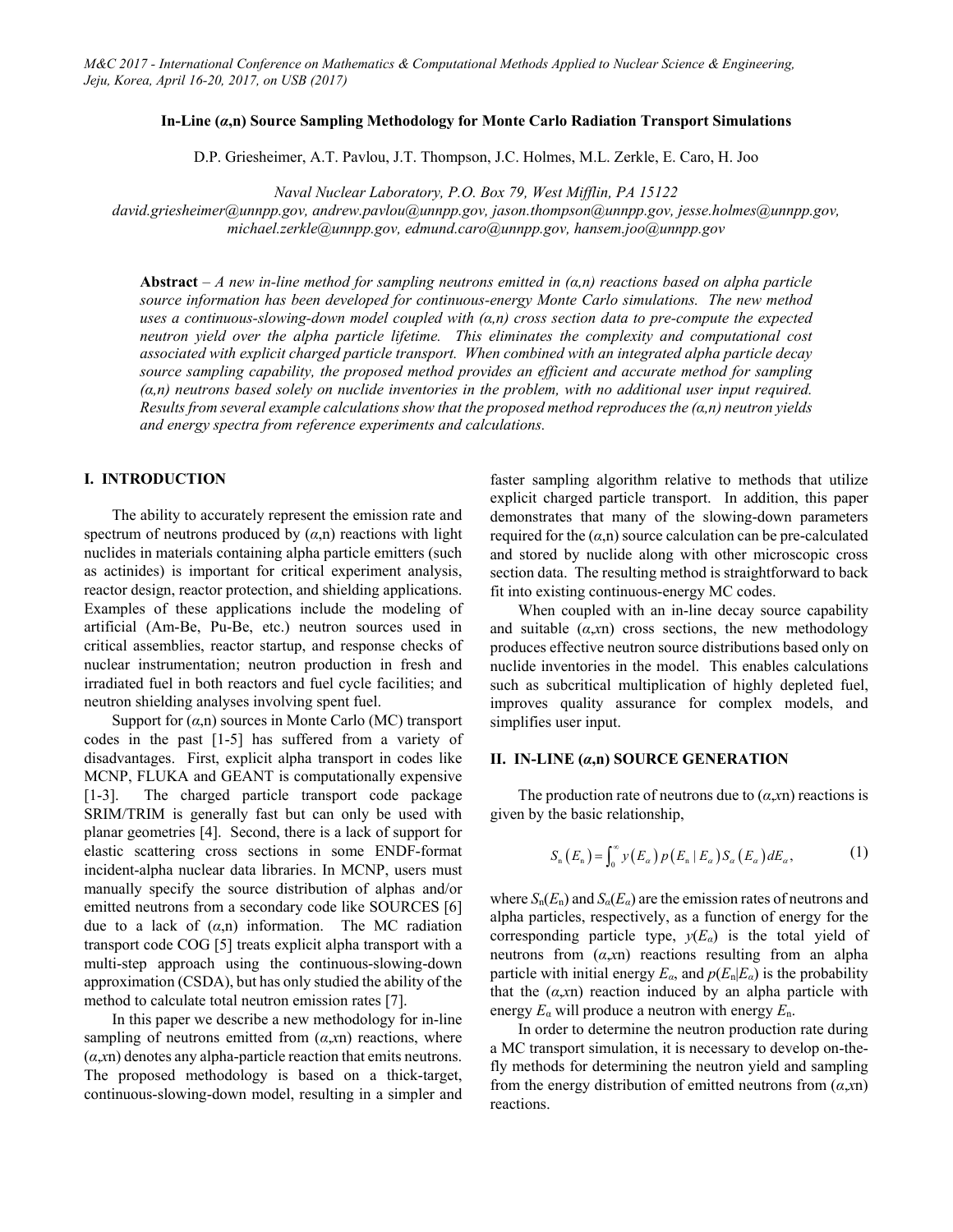## **1. Determination of Neutron Yield**

The expected number of neutrons created as an alpha particle with initial energy *Eα* travels through material *m* is given by

$$
y_{m}(E_{\alpha}) = \sum_{i=1}^{I_{m}} \sum_{j=1}^{J_{i}} N_{i} \int_{E_{0,i,j}}^{E_{\alpha}} \left( \frac{\nu_{i,j}(E') \sigma_{i,j}(E')}{-\left(dE'/\frac{dE'}{dx}\right)_{m}} \right) dE', \tag{2}
$$

where  $I_m$  is the number of unique nuclides in material  $m, J_i$  is the number of  $(a, xn)$  reaction types for nuclide *i*,  $N_i$  is the atomic number density of nuclide *i* (in atoms/(barn·cm)), σ*i,j* is the microscopic neutron production cross section for (*α*,*x*n) reaction *j* of nuclide *i*,  $v_{i,j}(E')$  is the number of neutrons emitted in reaction *j* of nuclide *i*,  $E_{0,i,j}$  is the threshold energy for reaction *j* of nuclide *i*, and  $-(dE'/dx)_{m}$  is the stopping power (in eV/cm) for alpha particles in material *m*.

For alpha particles with energy less than 20 MeV traveling in materials with atomic number greater than 20, the stopping power in eV/cm can be well-approximated by the Alsmiller-Estabrook correlation [8],

$$
-\left(\frac{dE_{\alpha}}{dx}\right)_{m} = \sum_{i=1}^{I_{m}} N_{i} \varepsilon_{i} (E_{\alpha}) \qquad \text{[eV/cm]},
$$
 (3)

where  $\varepsilon_i$ <sup>*'*</sup> is the empirically-measured function

$$
\varepsilon_i(E_\alpha) = 1.866 \times 10^{13} \sqrt{\frac{Z_i}{E_\alpha}} \qquad \text{[eV-barn]}.
$$
 (4)

Substituting Eqs. (3) and (4) into Eq. (2) and factoring out constant terms yields

$$
y_{m}(E_{\alpha}) = \omega_{m} \sum_{i=1}^{I_{m}} \sum_{j=1}^{J_{i}} N_{i} \left( \int_{E_{0,i,j}}^{E_{\alpha}} \nu_{i,j}(E') \sigma_{i,j}(E') \sqrt{E'} \, dE' \right), \tag{5}
$$

where  $\omega_m$  is the slowing-down parameter for material  $m$ ,

$$
\omega_m = \frac{1}{\left(1.866 \times 10^{13}\right) \sum_{i=1}^{I_m} N_i \sqrt{Z_i}}.
$$
\n(6)

Note that the integral in Eq. (5) is an intrinsic (microscopic) quantity that is proportional to the number of neutrons produced by (*α*,*x*n) reaction *j* of nuclide *i* as an alpha particle with initial energy *Eα* slows down below the energy threshold for the corresponding reaction. In the remainder of this paper, this quantity will be referred to as the microscopic integral neutron production for reaction *j* in nuclide *i*, and is denoted by

$$
\tau_{i,j}(E) \equiv \int_{E_{0,i,j}}^{E} \upsilon_{i,j}(E') \sigma_{i,j}(E') \sqrt{E'} \, dE'. \tag{7}
$$

Because Eq. (7) does not depend on the density of other nuclides in the material,  $\tau_{i,j}$  can be pre-computed and stored along with other microscopic cross section data for each nuclide.

Substituting the definition for  $\tau_{i,j}$  into Eq. (5) yields

$$
y_m(E_{\alpha}) = \sum_{i=1}^{I_m} \sum_{j=1}^{J_i} \omega_m N_i \tau_{i,j} (E_{\alpha}).
$$
 (8)

Note that the right-hand side of Eq. (8) is similar to the definition for a macroscopic cross section, with τ*i*,*j* acting as a microscopic cross section and *ωmNi* acting as an effective number density. The latter term accounts for both the actual number density of nuclide *i*, as well as the effects of the material composition on the alpha-slowing-down process. Because the factor  $\omega_m$  is based only on the density of nuclides in the local material, it can be calculated on-the-fly when time-in-life-dependent number densities are retrieved for calculating macroscopic cross sections at each alpha particle source site. As a result, calculation of the (*α*,*x*n) neutron yield using Eq. (8) is especially easy to back fit into a continuousenergy MC particle transport code using the existing framework for calculating macroscopic cross sections.

Given the similarity of  $y_m(E_\alpha)$  to a macroscopic cross section, it is straightforward to define the partial neutron yields by reaction,  $y_{m,i,j}(E_\alpha)$ , and by nuclide,  $y_{m,i}(E_\alpha)$ , as

$$
y_{m,i,j}(E_{\alpha}) \equiv \omega_m N_i \tau_{i,j}(E_{\alpha}), \tag{9}
$$

and

$$
y_{m,i}(E_{\alpha}) = \sum_{j=1}^{J_i} y_{m,i,j}(E_{\alpha}) = \sum_{j=1}^{J_i} \omega_m N_i \tau_{i,j}(E_{\alpha}), \qquad (10)
$$

respectively. These partial yield values will be used in the sampling algorithm described in the following sections.

Before continuing, it is useful to consider some details regarding the alpha-slowing-down approximation used in the preceding derivation. Note that the proposed formulation of neutron yield as a pseudo-macroscopic cross section (Eq. (10)) is based on the Alsmiller-Estabrook correlation, which relates alpha stopping-power to the sum of slowing-down contributions from each constituent nuclide in the material (Eq. (3)). As a result, the factorization of the (*α*,n) yield expression into the macroscopic cross section form shown in Eq. (5) is especially straightforward. While other approximations for alpha stopping-power are available, few (if any) of these approximations allow such a convenient factorization of the (*α*,n) neutron yield. For example, the Bethe-Bloch expression for stopping power is a function of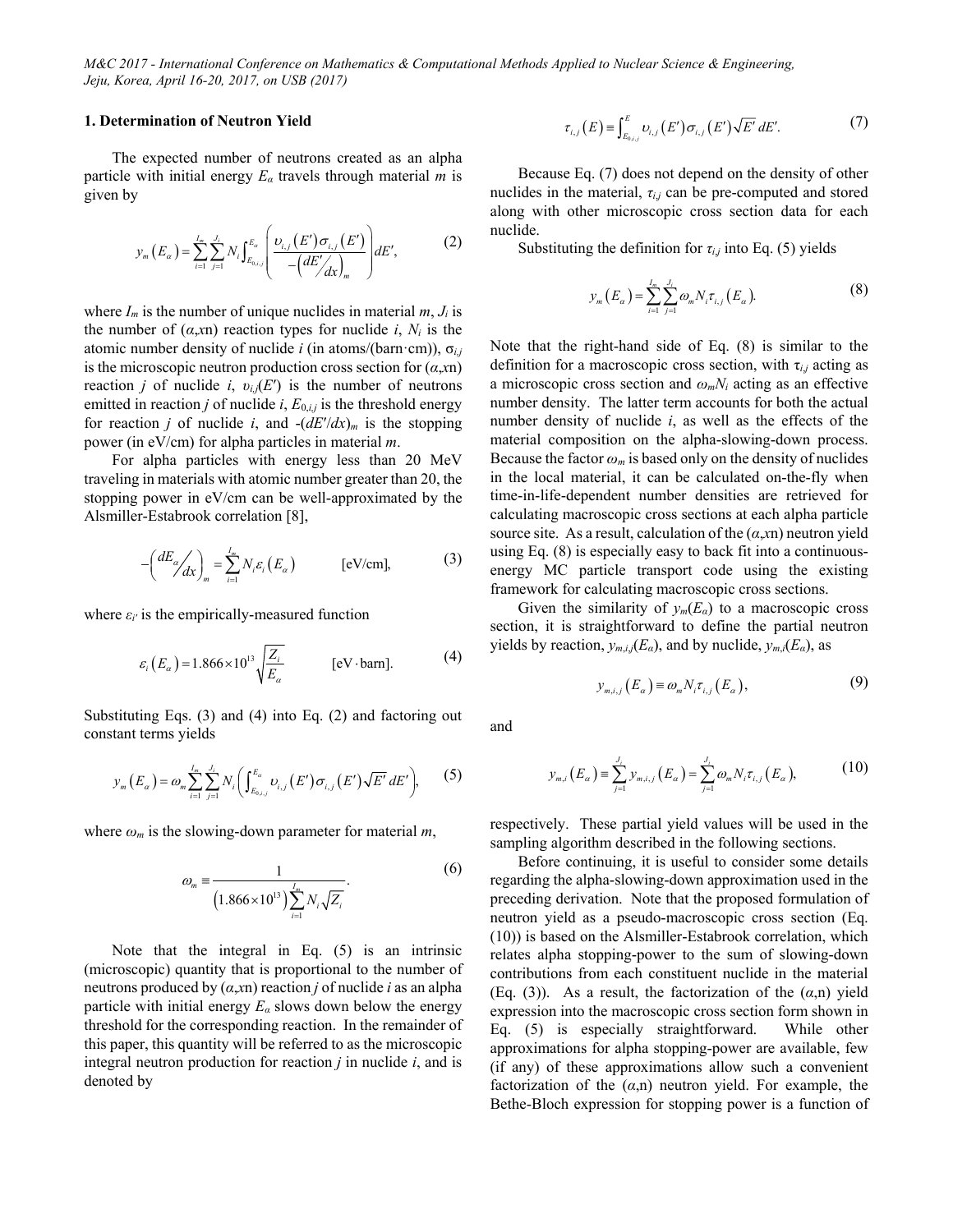ln(*E*)/*E* plus additional terms (e.g., excitation potential, shell corrections) that depend on 1/*E* [9]. As a consequence, the resulting factorization, where possible, would require multiple pre-computed energy integral factors rather than just one when using the Alsmiller-Estabrook correlation.

In addition to the convenient factorization, internal testing suggests that the Alsmiller-Estabrook correlation provides an accurate estimate of alpha stopping-power to lower energies than the Bethe-Bloch expression. In a 1973 study, Nitzki and Matzke measured stopping power for alpha particles in  $UO_2$ ,  $PuO_2$ , and  $ThO_2$ , and showed that the Bethe-Bloch approximation compares well with experimental measurements down to about 4 MeV [10]. However, informal studies involving  $UO<sub>2</sub>$  indicate that the stopping powers calculated with the Alsmiller-Estabrook correlation compare well with the 1973 experimental results from Nitzki and Matzke down to 2 MeV. The 2-4 MeV energy range is especially important for in-line  $(\alpha, n)$  calculations because many important decay alphas are emitted with energies between 4-6 MeV. This further supports the use of the Alsmiller-Estabrook correlation for these types of calculations. However, a thorough comparison between available alpha slowing-down approximations is beyond the scope of this paper.

## **2. Correction for** *α* **Escape**

The preceding derivations are based on the thick-target approximation and implicitly assume that the alpha particle will not leave the material that it was born in. In cases where the thick target approximation is not reasonable, the source sampling methodology can be modified to account for the probability the alpha particle will escape from the material that it was originally born in. Furthermore, in volumes that contain a heterogeneous mixture of materials, it is possible for an alpha particle to travel through multiple materials before losing all of its energy. For example, this situation occurs in Am-Be neutron source capsules that are manufactured by mixing  $AmO<sub>2</sub>$  and Be powders.

Consider an alpha particle with energy *Eα*,*m* that enters (or is born in) material *m*. Furthermore, let Δ*xm* denote the distance that the alpha particle will travel before reaching the boundary of material *m*. Note that Δ*xm* may be computed based on the current position and direction of the alpha particle (if the material heterogeneity is explicitly represented) or randomly sampled from a nearest-neighbor distribution (if the material heterogeneity is modeled stochastically). Applying the basic relationship between range and stopping power for a charged particle gives

$$
\Delta x_{m} = \int_{E_{\alpha,m+1}}^{E_{\alpha,m}} \left( \frac{1}{-\left(dE'/_{dx}\right)_{m}} \right) dE', \tag{11}
$$

where  $E_{\alpha,m+1}$  denotes the energy of the alpha particle when it exits material *m* and enters material *m*+1.

Applying the Alsmiller-Estabrook correlation for stopping power  $(Eq. (3))$  to Eq.  $(11)$  yields

$$
\Delta x_m = \omega_m \int_{E_{\alpha,m+1}}^{E_{\alpha,m}} \sqrt{E'} \, dE' = \frac{2\omega_m}{3} \Big( E_{\alpha,m}^{3/2} - E_{\alpha,m+1}^{3/2} \Big), \tag{12}
$$

which gives a relationship between  $\Delta x_m$ ,  $E_{\alpha,m}$ , and  $E_{\alpha,m+1}$ . Note that Eq. (12) is only satisfied when

$$
\Delta x_m \le \frac{2\omega_m}{3} E_{\alpha,m}^{3/2},\tag{13}
$$

indicating that the alpha particle will reach the material boundary before losing all of its energy. If the condition in Eq. (13) is satisfied, the energy of the alpha particle when it leaves material *m* can be determined by solving Eq. (12) for *Eα*,*m*+1

$$
E_{\alpha,m+1} = \left(E_{\alpha,m}^{3/2} - \frac{3\Delta x_m}{2\omega_m}\right)^{2/3}.
$$
 (14)

The neutron yield within material *m* can then be determined by using *Eα*,*m*+1 as the lower limit of integration in Eqs. (2) and (5)

$$
y_{m}(E_{\alpha}) = \omega_{m} \sum_{i=1}^{I_{m}} \sum_{j=1}^{J_{i}} N_{i} \left( \int_{E_{\alpha,m+1}}^{E_{\alpha,m}} \nu_{i,j}(E') \sigma_{i,j}(E') \sqrt{E'} \, dE' \right). \tag{15}
$$

Furthermore, Eq. (15) can be written in terms of the microscopic integral neutron production τ*i*,*j* as

$$
y_m(E_{\alpha}) = \sum_{i=1}^{I_m} \sum_{j=1}^{J_i} \omega_m N_i \Big( \tau_{i,j} \Big( E_{\alpha,m} \Big) - \tau_{i,j} \Big( E_{\alpha,m+1} \Big) \Big). \tag{16}
$$

Note that Eq. (16) reverts to the original form (Eq. (10)) when the exiting alpha energy  $E_{\alpha,m+1}$  is less then or equal to the minimum  $(a,n)$  reaction threshold energy for the material.

In cases where the alpha particle can travel through multiple materials during slowing-down, the neutron yield in each segment can be determined using the process outlined above. The alpha transport calculation iterates over each material sequentially, using the exiting alpha energy from one material as the entering alpha energy for the next material. In these situations it is important to note that the alpha particle cannot be safely terminated until it falls below the lowest  $(\alpha, n)$  threshold energy for any nuclide/reaction present in the collection of materials that the alpha particle may pass through. An example that illustrates the effects of alpha transport in a heterogeneous material on  $(a,n)$  production is provided in Section III.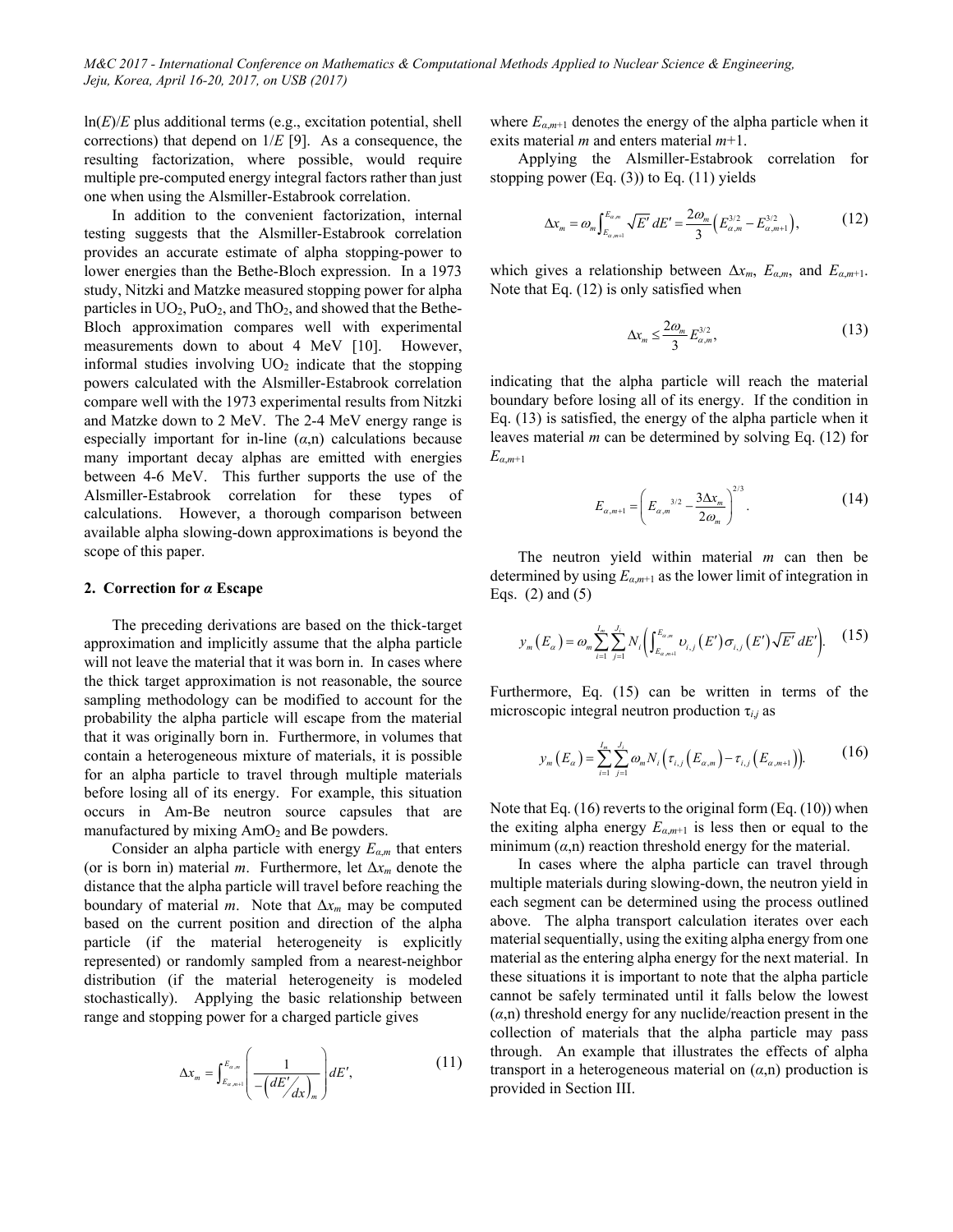## **3. (***α***,n) Source Sampling Algorithm**

The process for sampling secondary neutrons produced via  $(a, x)$  reaction(s) for a given incident alpha particle consists of three basic steps. First, the expected yield of neutrons from each nuclide and reaction type is determined and the number of secondary neutrons is sampled in proportion to the corresponding yield(s). Next, for each secondary neutron produced, the energy of the alpha particle immediately prior to the corresponding  $(a, xn)$  reaction is sampled. Finally, the initial energy and direction of each secondary neutron produced in the reaction is sampled based on the target nuclide, reaction type, and energy of the incident alpha particle at the time of the  $(a, xn)$  reaction. Note that the initial position of the neutron is assumed to be the same as the birth location of the parent alpha particle.

For the first step, there are several unbiased algorithms for sampling the neutron production by nuclide and reaction. The most straightforward approach is to independently sample the number of neutrons produced for each (*α*,*x*n) reaction of each nuclide. This sampling strategy produces a separate realization for the number of neutrons from each nuclide and reaction combination. However, the disadvantage of this approach is that it requires a sampling step for all possible  $(a, xn)$  reactions within the material. For cases where alpha-induced neutron production is dominated by a few nuclides and/or reaction types, this methodology can be inefficient because it is performing sampling on many reactions that have a low probability of producing secondary neutrons.

An alternative sampling strategy is to first sample the total number of secondary neutrons and then determine which nuclide and reaction produced each neutron based on the corresponding marginal probability distributions. In this case, the total number of secondary neutrons produced from (*α*,*x*n) reactions is given by

$$
\tilde{n}_m \equiv \left[ y_m(E_\alpha) \right] + \tilde{b},\tag{17}
$$

where  $y_m(E_a)$  is the total neutron yield for an alpha particle with energy  $E_a$  slowing-down in material *m*, and  $\tilde{b}$  is a realization from the Bernoulli random variable *B*, with probability of success given by

$$
p = y_m(E_\alpha) - \lfloor y_m(E_\alpha) \rfloor. \tag{18}
$$

The probability that a secondary neutron was produced due to an (*α*,*x*n) reaction with nuclide *i* is given by the discrete probability density function (PDF)

$$
p_i(E_\alpha) = \frac{y_{m,i}(E_\alpha)}{y_m(E_\alpha)}.\tag{19}
$$

Similarly, the probability that a secondary neutron from an (*α*,*x*n) reaction with nuclide *i* was created by reaction *j* is given by the conditional discrete PDF

$$
p_{j|i}(E_{\alpha}) = \frac{y_{m,i,j}(E_{\alpha})}{y_{m,i}(E_{\alpha})}.
$$
 (20)

Based on Eqs. (19) and (20), selection of the target nuclide *i* and  $(a, xn)$  reaction type *j* is possible using any unbiased discrete sampling algorithm.

Once the target nuclide and reaction type have been sampled, the energy of the alpha particle at the time of the (*α*,*x*n) reaction must be determined, which requires information on the relative probability that a partially-slowed alpha particle with any energy *E*′*α* < *Eα* will produce a neutron via the (*α*,*x*n) reaction. Information on this slowing-down reaction probability distribution can be inferred from the ratio of the expected neutron production for an alpha particle at energy *E*′*α* to the expected total neutron production from the original energy of the alpha particle, *Eα*,

$$
P_{m,i,j}(E'_{\alpha}) = \frac{y_{m,i,j}(E'_{\alpha})}{y_{m,i,j}(E_{\alpha})} = \frac{\tau_{i,j}(E'_{\alpha})}{\tau_{i,j}(E_{\alpha})},
$$
(21)

which gives the cumulative distribution function (CDF) of the desired distribution as a function of the slowing-down energy *E*′*α*, expressed in terms of the microscopic integral production for reaction *j* in nuclide  $i$ ,  $\tau_{i,j}$ .

The energy of the alpha particle immediately prior to  $(a, xn)$  reaction *j* with target nuclide *i* can be sampled from the slowing-down reaction probability distribution using the CDF given in Eq. (21). The most basic sampling algorithm is to simply draw a uniformly distributed random number *ξ* between 0 and 1 and then find the corresponding alpha particle energy  $E'$ <sup>*a*</sup> such that  $P(E'$ <sup>*a*</sup>) =  $\xi$ . However, this sampling methodology implicitly assumes that the underlying probability distribution is a histogram. If necessary, this limitation can be overcome by sampling within the selected CDF bin according to the slope of the corresponding microscopic (*α*,*x*n) cross section values within the bin.

#### **4. Secondary Neutron Distributions**

Once the target nuclide, reaction type, and alpha particle reaction energy have been sampled, the energy and direction of the emitted neutron can be sampled from the corresponding secondary energy distribution provided in the evaluated nuclear data. The JENDL/AN-2005 library includes  $(a, xn)$  reaction data for 17 isotopes with significance in nuclear fuel cycle applications [11]. Within these evaluations, cross section data is provided for a total of 139 distinct reactions, along with secondary neutron distributions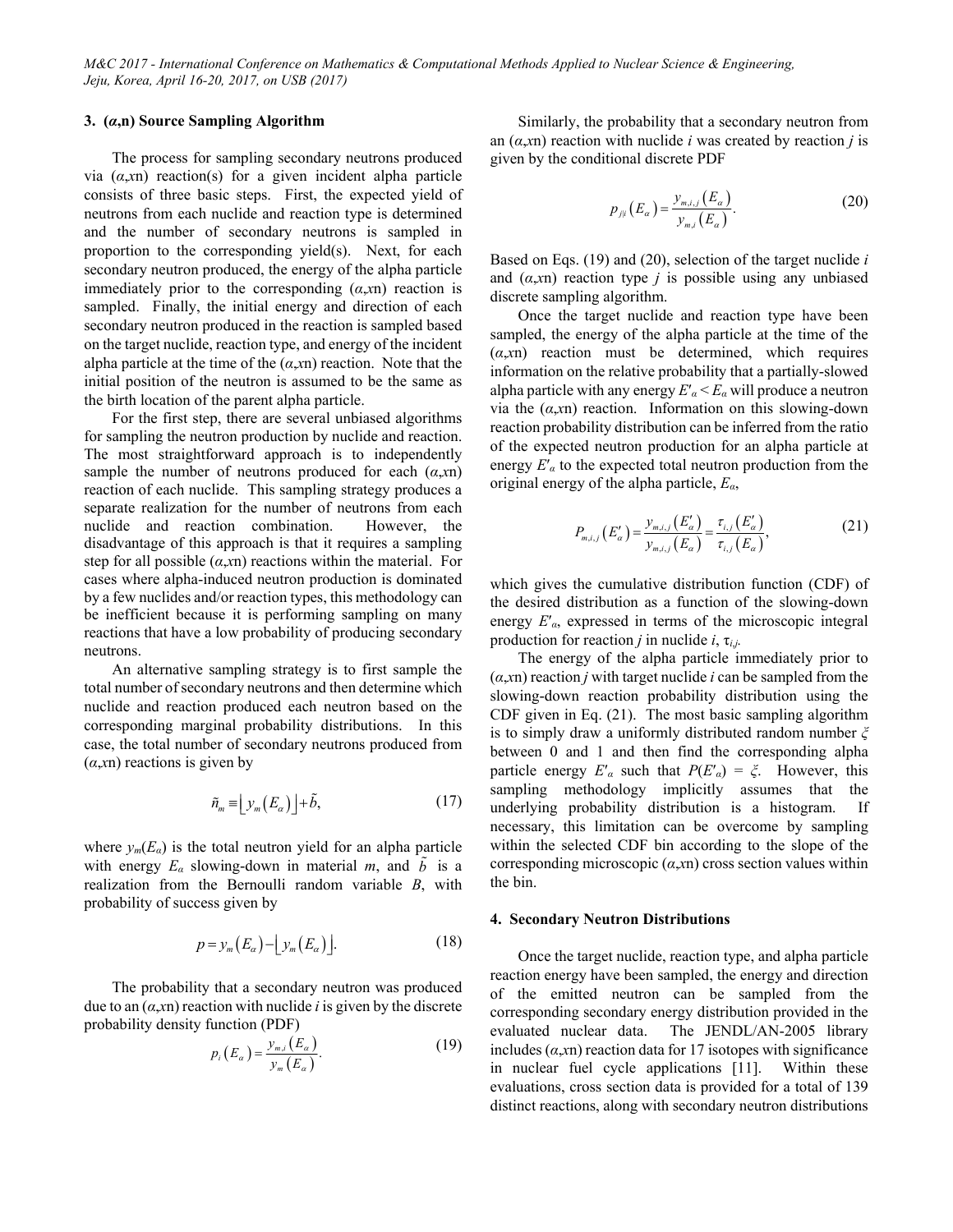for 36 of these reactions. The difference is due to the fact that only the evaluations for  ${}^{9}$ Be and  ${}^{12}$ C provide secondary energy distributions for (*α*,n) reactions by discrete excitation level. The remaining nuclides combine the secondary neutron energy distributions from all (*α*,*x*n) reactions (ground state plus excited states) into a single distribution.

Secondary energy distribution data in JENDL/AN-2005 is given as a coupled energy-angle distribution (ENDF File 6) using either Kalbach-Mann systematics [12,13] or a twobody kinematics representation (used for level excitation reactions for  ${}^{9}$ Be and  ${}^{12}$ C only). Methodologies for interpreting and sampling from distributions in either of these formats are published in the documentation for the ENDF format  $[14]$ .

Kalbach-Mann systematics was developed to model reactions for various incident charged particles up to energies significantly higher (several hundred MeV) than those of interest for this work. For nuclides examined in this work, the  $(\alpha, n)$  neutron energy and angle distributions predicted by the JENDL/AN-2005 library evaluations using Kalbach-Mann systematics compared poorly to experimentally measured neutron spectra associated with lower-energy alphas characteristic of transuranic nuclides, as demonstrated in Section III. In particular, the predicted neutron energy spectra were consistently biased too low in energy.

For many engineering applications, accurately representing the neutron energy distribution is much more important than the angular distribution. Neutron energies can impact detector sensitivity, subcritical multiplication, shielding penetration, and other physical effects. By considering the incident alpha energy, reaction Q-value, compound nucleus excitation levels, and partial cross sections for ground state and level excitation reactions, the neutron energy distribution can be calculated using two-body kinematics given an assumed center-of-mass angular distribution. The energy-angle distributions predicted in JENDL/AN-2005 evaluations which use Kalbach-Mann systematics are inconsistent with two-body kinematics and the provided partial cross section data.

For nuclides examined in this work, energy distributions predicted using two-body kinematics assuming isotropic center-of-mass neutron emission compare reasonably well with experimentally measured data, as demonstrated in Section III. Physically, angular distributions are known to be somewhat forward peaked. The use of a forward-peaked angular distribution will tend to redistribute the energy spectrum toward higher energies, which may be more conservative for certain applications.

# **III. NUMERICAL RESULTS**

A version of the proposed in-line  $(\alpha, n)$  source sampling capability was implemented in a developmental version of MC21 [15], an in-house continuous-energy MC radiation transport code. Processing of the raw ENDF-format (*α*,n) cross section data and calculation of the microscopic integral neutron production values (Eq. (7)) was performed by NDEX [15], an in-house code for creating continuous-energy cross sections for MC21. In all cases, JENDL/AN-2005 crosssection evaluations were used for  $(a,n)$  reactions.

In order to demonstrate the effectiveness of the new  $(\alpha, n)$ source sampling method, a series of three example problems were considered and results compared with experimental measurements, where available, or independent calculations using the SOURCES-4C computer code. SOURCES-4C [6] is the current *de facto* standard for calculating the neutron yield and energy spectrum from the  $(\alpha, n)$  and spontaneous fission reactions in neutron source materials. SOURCES-4C can calculate neutron production rates and spectra for four geometric (homogenous, beam, two-region interface, and three-region interface) configurations. The  $(\alpha, n)$  spectra are determined assuming an isotropic neutron angular distribution in the center-of-mass frame with a library of 89 nuclide decay alpha spectra and 24 sets of product-nuclide discrete-level branching fractions. The (*α*,n) reaction cross sections are drawn from a variety of sources, including an evaluation by Geiger and van der Zwan [16] for <sup>9</sup>Be and Perry and Wilson [17] for  $17,18$ O.

# **1. (***α***,n) Source in UO2**

In the first example, the in-line source methodology in MC21 was used to calculate the total neutron production due to  $(\alpha, n)$  reactions with <sup>17</sup>O and <sup>18</sup>O in a thick-target of UO<sub>2</sub>. This example models the  $UO<sub>2</sub>$  thick-target measurements by Bair-Gomez del Campo [19] and West-Sherwood [20], which are two of the primary measurements used to develop the 17O and 18O evaluations in JENDL/AN-2005 [11]. In addition, the JENDL/AN-2005 evaluation report for (*α*,*x*n) reaction data provides calculated and experimental neutron yield results for <sup>18</sup>O( $\alpha$ ,n) reactions in UO<sub>2</sub> [11], which serves as a useful benchmark for validating the in-line  $(a,n)$  source sampling method as implemented in MC21.

For the initial test of the in-line  $(\alpha, n)$  source capability, <sup>18</sup>O  $(\alpha, n)$  neutron production in UO<sub>2</sub> was calculated as a function of incident alpha particle energy. In this test, a total of 14 simulations were run, with incident monoenergetic alpha particle energies ranging from 2 to 15 MeV in 1 MeV increments, which covers the range of yield results provided in Reference 11. The target material for the MC21 simulation was modeled as an infinite medium of  $UO<sub>2</sub>$ , with 2.4% enriched uranium and natural isotopic abundances of oxygen, as shown in Table I.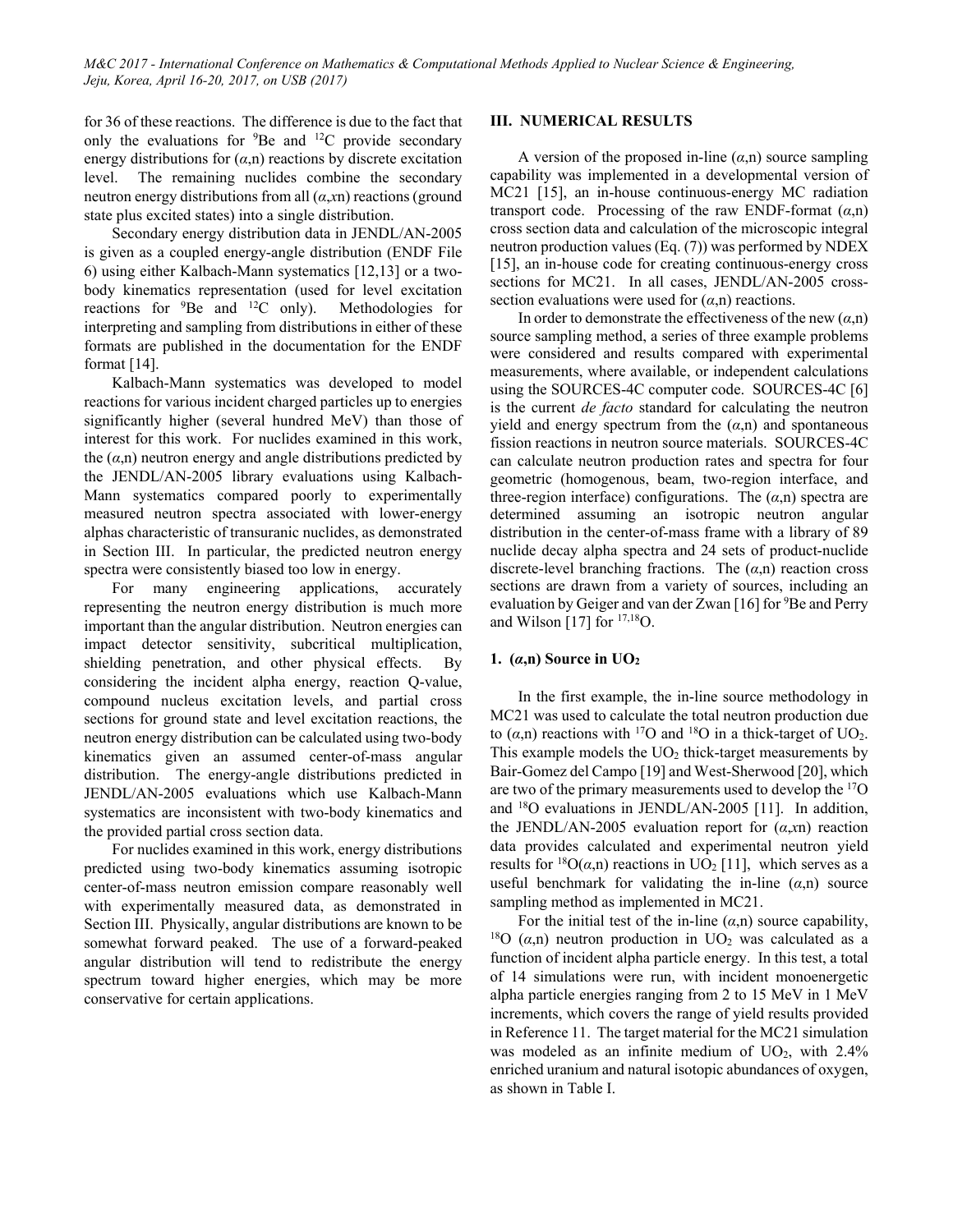| Nuclide              | <b>Nuclide Density</b><br>[nuclides/( $b$ ·cm)] | Isotopic Abundance<br>[atom %] |
|----------------------|-------------------------------------------------|--------------------------------|
| $^{16}$ O            | $4.5829 \times 10^{-2}$                         | 99.753                         |
| 17 <sub>O</sub>      | $1.7457\times10^{-5}$                           | 0.038                          |
| $^{18}$ O            | $9.6000\times10^{-5}$                           | 0.209                          |
| $234$ <sub>I</sub> J | $4.4843\times10^{-6}$                           | 0.020                          |
| $235$ [ J            | $5.5815 \times 10^{-4}$                         | 2.430                          |
| 238 <sub>T</sub>     | $2.2408 \times 10^{-2}$                         | 97.551                         |

Table I.  $UO<sub>2</sub>$  composition definition.

Each simulation included a fixed source calculation with 10,000 total alpha source particles divided among 100 batches. The target birth weight of secondary neutrons was set to a value between  $1 \times 10^{-7}$  and  $1 \times 10^{-10}$  in order to boost the yield of neutrons produced in  $(a, xn)$  reactions [18] so that the total number of sampled neutrons was between 1 and 100 per source alpha particle  $(1\times10^4 - 1\times10^6$  secondary neutrons produced per simulation). After each simulation, the  $(a, xn)$ neutron yield was estimated from the total birth weight of secondary neutrons produced during the simulation divided by the total number of initial alpha source particles. JENDL/AN-2005 alpha cross section data was used for all simulations.

The resulting neutron yield curve as a function of incident alpha particle energy from the 14 independent MC21 simulations is shown in Figure 1. The results from this curve show excellent agreement with experimental works by Bair-Gomez del Campo [19] and West-Sherwood [20]. These results suggest that the proposed in-line  $(\alpha, n)$  sampling method is working as intended and is capable of faithfully reproducing (*α*,*x*n) reaction rates as specified by the provided nuclear data evaluation.

In order to test the coupling between the in-line alpha decay and  $(a,n)$  source capabilities, MC21 was used to calculate the naturally-occurring neutron source intensity and spectrum due to  $(a,n)$  reactions caused by alpha particles emitted during the radioactive decay of uranium isotopes in the thick-target  $UO<sub>2</sub>$  sample. The MC21 simulation for this case used  $1 \times 10^6$  source alpha particles sampled from the alpha decay spectra of  $^{234}U$ ,  $^{235}U$ , and  $^{238}U$ , using the in-line decay source sampling capability in MC21 [21]. The birth weight of neutrons was set to  $1\times10^{-6}$ , which increases the number of sampled secondary  $(a,n)$  neutrons by a factor of one million. The calculation used the JENDL/AN-2005 library for alpha cross section data and the JEFF 3.1.1 library for decay data.

Results from the simulation indicate a naturallyoccurring  $(\alpha, n)$  neutron source rate density of  $6.248 \times 10^{-4}$ neutrons/ $(s \cdot g \text{ UO}_2)$ , based on an alpha source rate density of  $5.131 \times 10^4$  alphas/(s·g UO<sub>2</sub>). As expected, the calculated  $(\alpha, n)$  neutron source is small compared with the spontaneous

fission (SF) source rate density of  $1.168 \times 10^{-2}$  neutrons/(s·g  $UO<sub>2</sub>$ ) for  $UO<sub>2</sub>$ . Spontaneous fission neutrons were included in the MC21 simulation to enable comparisons with SOURCES-4C (which reports SF neutron sources) as well as with experimental measurements, which often include all sources of neutrons. The MC21 neutron source rates agree to within 2% of the corresponding values produced by an independent simulation with the SOURCES-4C code  $(6.248 \times 10^{-4} \text{ (a,n)}$  neutrons/(s·g UO<sub>2</sub>) and  $1.172 \times 10^{-2}$  SF neutrons/ $(s \cdot g \text{ UO}_2)$ . Figure 2 shows the sampled alpha emission spectrum and corresponding alpha reaction rate density for the simulation, confirming that MC21 is modeling the slowing down behavior of the alpha particles. Note that the resulting alpha absorption spectrum follows the characteristic shape of the <sup>18</sup>O ( $\alpha$ ,*x*n), which is overlaid on Figure 2 for comparison.

Figure 3 shows the naturally-occurring  $(\alpha, n)$  neutron emission spectrum in  $UO<sub>2</sub>$  computed with both MC21 and SOURCES-4C [6]. Note that the MC21 calculation using the original JENDL/AN-2005 evaluations for  $^{17}O$  and  $^{18}O$ (utilizing Kalbach-Mann systematics) produces a neutron emission spectrum that is strikingly different from the corresponding spectrum calculated with SOURCES-4C. In particular, the MC21 emission spectrum is significantly shifted towards lower energies, with the most probable neutron energy occurring at 750 keV vice 2.25 MeV in the SOURCES-4C spectrum. This difference is possibly due to the use of the Kalbach-Mann representation of the secondary neutron energy and angular distribution for 17O and 18O in JENDL/AN-2005.

In order to test the hypothesis that the Kalbach-Mann representation was responsible for the shift in the neutron energy spectrum, the JENDL/AN-2005 evaluations for <sup>17</sup>O and 18O were manually modified to use two-body kinematics with isotropic neutron emission in the center-of-mass frame. In the modified evaluations, each excited level of the recoil nucleus was represented explicitly, based on the partial reaction cross sections and corresponding *Q* values provided in the ENDF File 3 for the  $(\alpha, n)$  reaction.

The MC21  $(\alpha, n)$  neutron emission spectrum using the modified reaction data for  $^{17}O$  and  $^{18}O$  (with explicit twobody kinematics) is also shown in Figure 3. Note that the resulting spectrum shows significantly better agreement with respect to the spectrum calculated by SOURCES-4C, matching both the characteristic shape of the SOURCES-4C spectrum, as well as the absolute source density to within a factor of a few percent. In addition, the emission spectrum from the MC21 two-body calculation clearly shows the contributions of reactions that leave the recoil  $21$ Ne nucleus in the ground state (peak centered at  $\sim$ 2.25 MeV) vice reactions that leave  $2^{1}$ Ne in an excited state (peak centered at 500 keV). The remaining differences between the emission spectra calculated using SOURCES-4C and the two-body kinematics representation in MC21 appear to be due to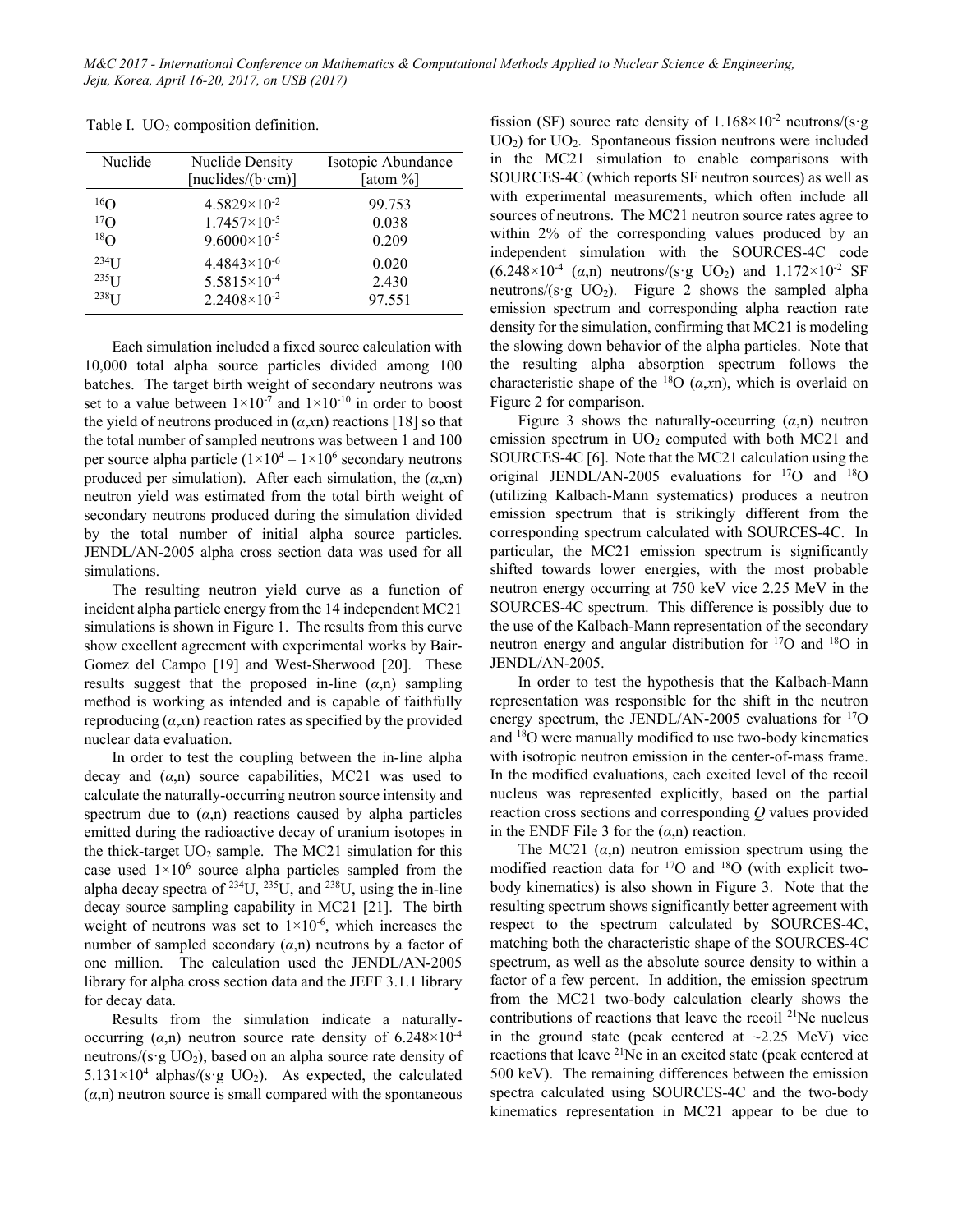

Fig. 1. Yield of neutrons from  $(\alpha, n)$  reactions with <sup>18</sup>O as a function of incident alpha particle energy computed with inline (*α*,n) source sampling methodology implemented in MC21 (black) and compared to experimental results (blue [19] and red [20]).



Fig. 2. Spectrum of alpha decay energies and (*α*,n) absorption rate for 2.4% enriched UO2. Also shown is the microscopic total ( $\alpha$ ,*x*n) cross section for <sup>18</sup>O, illustrating the relationship between the ( $\alpha$ ,n) reaction rate and cross section.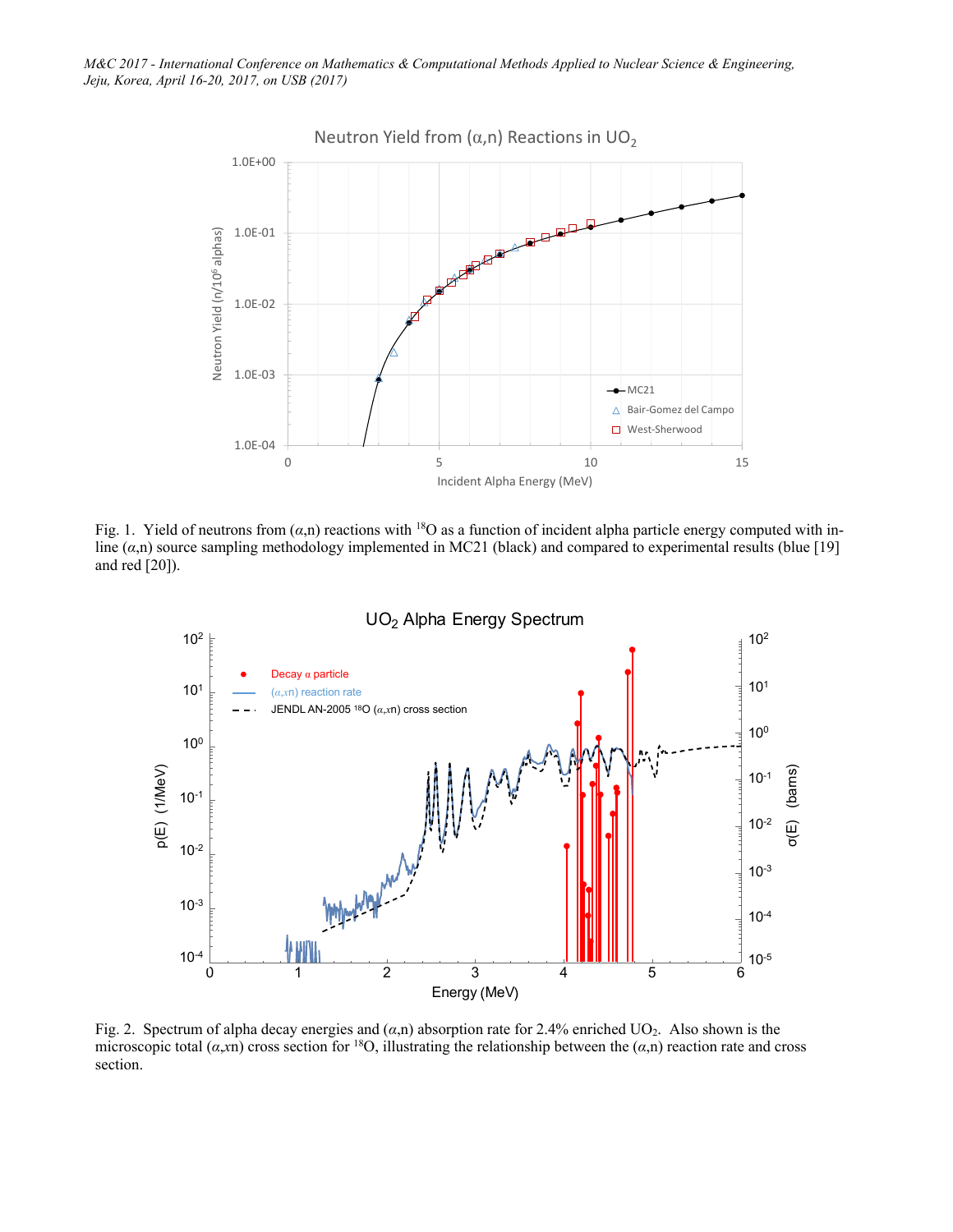

Fig. 3. Comparison of naturally-occurring neutron emission spectrum due to  $(\alpha,n)$  reactions in 2.4% enriched UO<sub>2</sub>, as calculated by SOURCES-4C, MC21 using the original JENDL/AN-2005 evaluations for 17O and 18O (with Kalbach-Mann systematics), and MC21 using modified evaluations for <sup>17</sup>O and <sup>18</sup>O using two-body kinematics for the secondary neutron energy and angular distributions.

underlying differences in the nuclear data used by the different codes; in particular, the branching fractions for each of the excited levels for the recoil nucleus. Note that these differences, as well as the larger differences between the Kalbach-Mann and two-body kinematics representations, only affect the energy and angular distribution of secondary neutrons emitted during (*α*,n) reactions. These differences do not have any impact on the total emission rate of  $(\alpha, n)$ neutrons, which agrees to within 2% for all methods considered.

#### **2. Naturally-Occurring Neutron Source in PuO2**

In the second example, MC21 was used to determine the total naturally-occurring neutron source for  $PuO<sub>2</sub>$ , including contributions from both  $(a,n)$  reactions as well as spontaneous fission. The cross section libraries, problem setup, and running strategy are identical to the previous  $UO<sub>2</sub>$ example, with  $1 \times 10^6$  decay alphas produced within an infinite medium of PuO2. The composition, shown in Table II, is based on a <sup>238</sup>PuO<sub>2</sub> sample used for  $(\alpha, n)$  measurements in 1968 by T.R. Herold [22] to determine shielding requirements for the  $^{238}PuO<sub>2</sub>$  heat sources used in isotopic power generators. Again, the in-line decay source capability of MC21 was used to sample alpha particles as well as spontaneous fission neutrons produced from the radioactive decay of  $238$ Pu –  $242$ Pu. In this case the neutron birth weight was set to  $1\times10^{-8}$  (for  $(\alpha, n)$  reactions only), which increases the number of sampled secondary  $(a,n)$  neutrons by a factor of one-hundred-million.

For this configuration and composition, MC21 estimates a total neutron production rate density of  $1.203 \times 10^4$ neutrons/(s·g PuO<sub>2</sub>), with 84.27% from  $(\alpha, n)$  reactions and the remainder from spontaneous fission. In this case, these values agree to within 0.2% when compared to results from an independent SOURCES-4C calculation (1.205×104 neutrons/(s·g PuO<sub>2</sub>) with 84.32% from  $(\alpha,n)$  reactions). Figure 4 shows the sampled alpha emission spectrum and corresponding  $(a,n)$  reaction rate density for the simulation. Again, the  $(a,n)$  reaction rate shows a strong correlation with the <sup>18</sup>O  $(\alpha, n)$  cross section, as expected.

Figure 5 shows the total naturally-occurring neutron emission spectrum in  $PuO<sub>2</sub>$  computed with both MC21 and SOURCES-4C, compared with experimental results from 1967 measurements by Herold [22] and two separate experimental measurements by Anderson [23, 24]. Data

Table II.  $PuO<sub>2</sub>$  composition definition.

| Nuclide           | <b>Nuclide Density</b>      | Isotopic Abundance |
|-------------------|-----------------------------|--------------------|
|                   |                             |                    |
|                   | [nuclides/ $(b \cdot cm)$ ] | [%]                |
| $^{16}$ O         |                             |                    |
|                   | $1.1877 \times 10^{-2}$     | 99.757             |
| $^{17}$ O         | $4.5241\times10^{-6}$       | 0.038              |
| 18 <sub>O</sub>   | $2.4406 \times 10^{-5}$     | 0.205              |
| $^{238}Pu$        | $4.8385\times10^{-3}$       | 81.280             |
| $239$ Pu          | $8.9006\times10^{-4}$       | 14.952             |
| $240$ Pu          | $1.7136 \times 10^{-4}$     | 2.879              |
| $^{241}Pu$        | $4.7075\times10^{-5}$       | 0.791              |
| 242P <sub>u</sub> | $5.8600\times10^{-6}$       | 0.098              |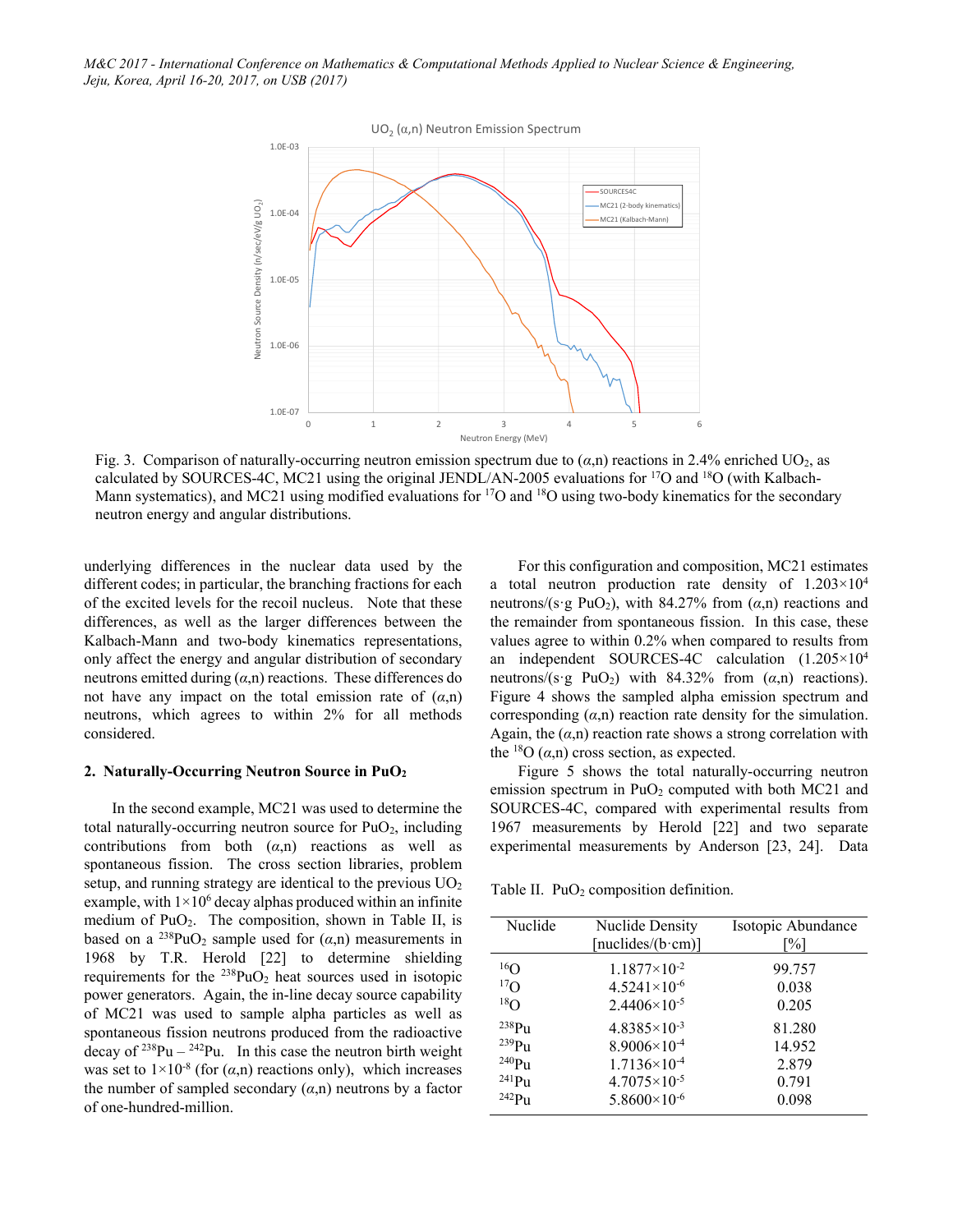

Fig. 4. Spectrum of alpha decay energies and (*α*,n) absorption rate for PuO2. Also shown is the microscopic total (*α*,*x*n) cross section for <sup>18</sup>O, illustrating the relationship between the  $(\alpha, n)$  reaction rate and cross section.

from all sources has been converted to specific neutron emission density (neutrons/( $s \cdot eV \cdot g PuO<sub>2</sub>$ )) in order to allow for a fair comparison between the different spectra. Experimental results from the measurements performed by Anderson were reported as relative neutron intensity rather than absolute neutron emission rate. For consistency, this data was renormalized to match the peak absolute neutron emission density value reported by Herold.

As noted previously, the  $PuO<sub>2</sub>$  composition used in the MC21 and SOURCES-4C simulations matches the specification reported by Herold [22]. The experiments by Anderson, however, both used  $PuO<sub>2</sub>$  samples that were isotopically enriched in 18O. The 1967 experiment used enriched oxygen with 45.61% <sup>18</sup>O atom fraction, while the 1980 experiment used a sample with 18O enrichment of 31% atom fraction. These differences in 18O enrichment will affect the total  $(a,n)$  neutron production rate observed in the production rate are inconsequential because the results from the Anderson measurements are renormalized to match the different experiments. However, these differences in peak neutron emission density from the Herold measurements, as described previously. Thus, it is reasonable to compare the neutron emission spectra from the three experiments, despite the differences in the  $PuO<sub>2</sub>$  compositions used in the tests.

Inspection of Figure 5 once again shows that the MC21 calculation using the Kalbach-Mann systematics for secondary neutron distributions in <sup>17</sup>O and <sup>18</sup>O  $(\alpha, n)$  produces a neutron emission spectrum that deviates significantly from the experimental measurements as well as the spectrum calculated with SOURCES-4C. This observation is consistent with the results for  $UO<sub>2</sub>$ , as described in the previous example. Interestingly, Figure 6 also shows that the MC21 calculation using modified  $(\alpha,n)$  data with two-body kinematics for neutron emission from 17O and 18O produces an emission spectrum with a pronounced peak below 1 MeV, which is not present in the spectrum calculated with SOURCES-4C. The difference between the spectra from the two codes below 1 MeV appears to be tied to the treatment of the energy state of the <sup>21</sup>Ne recoil following an <sup>18</sup>O( $\alpha$ ,n) reaction.

The JENDL/AN-2005 evaluation includes explicit cross section data for  ${}^{18}O(a,n)$  reactions that leave <sup>21</sup>Ne in the ground state or excited levels 1-4. A sixth "continuum" cross section is provided to account for  ${}^{18}O(\alpha,n)$  reactions that leave the exiting 21Ne nucleus above the fourth excited level (2.867 MeV). A plot of the JENDL/AN-2005 microscopic cross sections for the different  ${}^{18}O(a,n)$  reactions is shown in Figure 6. Note that the JENDL evaluation suggests that the continuum reaction (e.g., reactions that leave  $^{21}$ Ne above the 4th excited level) becomes the most probable reaction for incident alpha energies above  $~4.8$  MeV, with a reaction branching fraction of > 30% for alpha energies > 5 MeV, and > 45% for alpha energies 6 MeV.

SOURCES-4C includes reaction branching fractions for <sup>18</sup> $O(\alpha,n)$  reactions that leave <sup>21</sup>Ne in the ground state or excited levels 1-4, but does not include an additional continuum reaction that accounts for 21Ne nuclei emitted above the 4<sup>th</sup> excited level. In addition, the reaction branching fraction data in SOURCES-4C indicates that reactions involving the ground or first-excited state of <sup>21</sup>Ne remain dominant for all incident alpha energies. This data does not suggest the presence of a sharp change in the probability of leaving <sup>21</sup>Ne in a higher excited state for  $(\alpha, n)$ reactions induced by alpha particles above 5 MeV.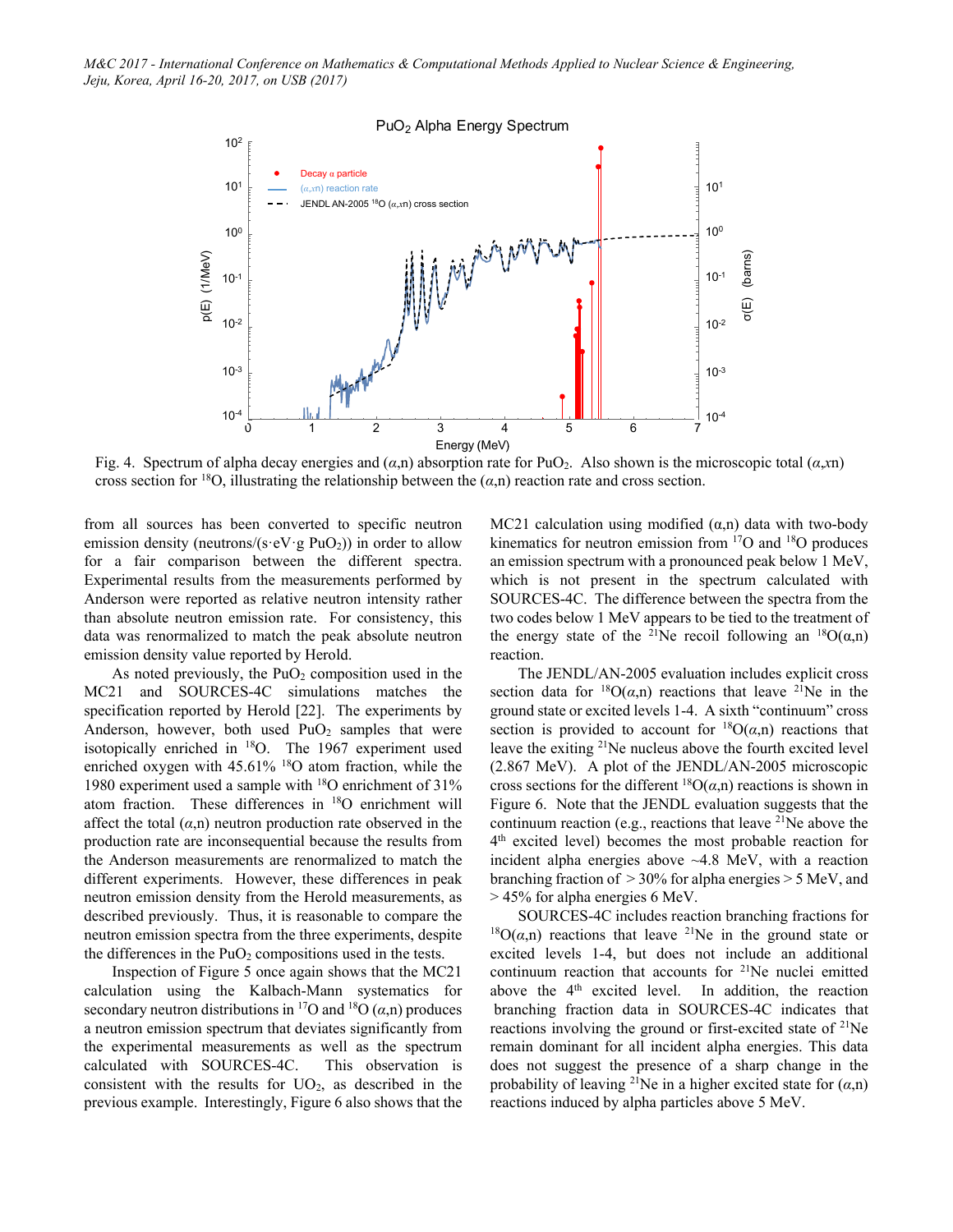

Fig. 5. Comparison of naturally-occurring neutron emission spectrum in PuO<sub>2</sub> between SOURCES-4C, MC21, and experimental results from Harold (1967) [22], Anderson (1967) [23], and Anderson (1980) [24].



Fig. 6. JENDL/AN-2005 total and partial cross sections for <sup>18</sup>O  $(\alpha, n)$  reactions.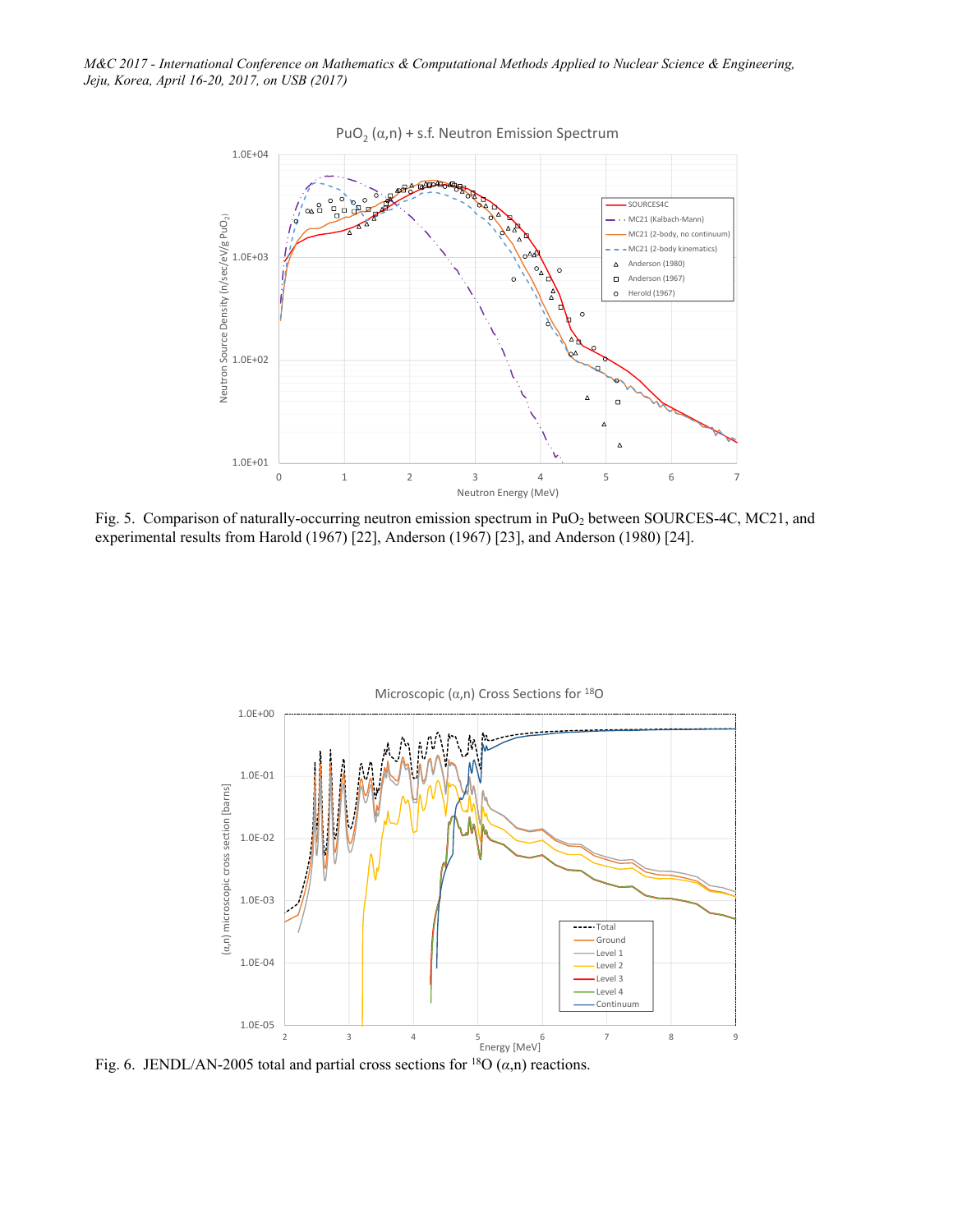The difference in the reaction branching fractions for incident alpha particles with energies above 5 MeV appears to lead to the different neutron emission spectra behavior predicted by MC21 and SOURCES-4C for neutron energies below 1 MeV. This conjecture would also explain why a corresponding spectral difference for low energy neutrons is not observed in the  $UO<sub>2</sub>$  calculations, since the maximum decay alpha energy for uranium occurs just below 4.8 MeV.

In order to test the hypothesis that the relative probability of continuum  ${}^{18}O(\alpha,n)$  reactions is responsible for the observed differences in the low-energy neutron spectrum, MC21 was modified to reject and resample any continuum  $^{18}O(\alpha,n)$  reactions. As expected, the resulting spectrum, shown in Figure 5, shows improved agreement with the results from the SOURCES-4C calculation for low neutron energies.

Finally, we note that comparison with experimental results is somewhat inconclusive for neutron energies below 1 MeV, with most experiments producing measured results that fall between the predicted neutron emission rates from SOURCES-4C and MC21 (using two-body kinematics with continuum reactions included). This may be an indication that the available secondary neutron distribution data for  $^{18}O(\alpha,n)$  reactions (from both JENDL and SOURCES-4C) needs additional refinement for alpha energies above ~4.5 MeV. Alternatively, this difference may simply point to large experimental uncertainty near the limits of detection for neutron spectrum measurements conducted 37-50 years ago.

#### **3. Manufactured Am-Be Neutron Source**

For the final example, MC21 was used to calculate the neutron emission rate and spectrum from an Am-Be neutron source (the dominate commercially available type of artificial neutron source). The neutron source was modeled as a hollow stainless steel cylinder filled with a loose mixture of AmO2 and Be powders. The source cylinder has a height of 2.25" and an outer diameter of 1", with a wall thickness of 1/16". The composition of the homogenized source powder mixture is given in Table III. All dimensions and composition information were taken from specifications for  $\sim$ 2.5 curie Am-Be neutron test sources manufactured by the Monsanto Corporation. The reference neutron source intensity for these sources was given as  $4.5-6.0\times10^{6}$ neutrons/second.

The MC21 simulation for this case used 10,000 source alpha particles sampled from the alpha decay spectra of  $241$ Am,  $242$ Am, and  $243$ Am, again using the in-line decay source sampling capability in MC21. The birth weight of neutrons was set to  $1 \times 10^{-6}$ , which increases the number of sampled secondary  $(\alpha, n)$  neutrons by a factor of 10<sup>6</sup>. The calculation used the JENDL/AN-2005 evaluation for alpha cross section data and the JEFF-3.1.1 evaluation for decay data. The JENDL/AN-2005  $(\alpha, n)$  reaction data for <sup>17</sup>O and

<sup>18</sup>O was modified to use two-body kinematics with isotropic neutron emission in the center-of-mass frame, as described previously. Note that the JENDL  $(\alpha, n)$  reaction for <sup>9</sup>Be was not modified, as the original evaluation used two-body kinematics with anisotropic angular data provided.

Results from the MC21 simulation estimate a decay source intensity of  $9.623 \times 10^6$  alpha particles/second, with a corresponding  $(\alpha, n)$  neutron source intensity of 5.138×10<sup>6</sup> neutrons/second, which is within the reference range given on the source specification. During the simulation, a total of 533,950 secondary neutrons were produced, with a cumulative weight of 0.5339. Figure 7 shows the total  $(\alpha, n)$ neutron emission spectrum in the Am-Be source, computed with both MC21 and SOURCES-4C. A comparison between the two emission spectra shows good agreement in the shape and locations of major peaks in the spectra, consistent with the level of agreement observed in the  $UO_2$  and  $PuO_2$ examples. The high energy tail of the neutron emission spectrum is due to the fact that the  ${}^{9}Be(\alpha,n)$  reaction is exothermic with  $Q = +5.701$  MeV when the recoil <sup>12</sup>C nucleus is left in the ground state.

Although Am-Be is traditionally modeled as a homogenized mixture of americium, oxygen, and beryllium atoms, some Am-Be source capsules are manufactured as a loose mixture of  $AmO<sub>2</sub>$  and Be powders. The size of the constituent particles that make up each powder affects alpha radiation transport within the material, impacting both the yield and energy distribution of neutrons emitted via (*α*,n) reactions. In Section II.2, the concept of escape probability was introduced to account for alpha particles traveling through multiple materials before losing all of their energy (or dropping below the energy threshold for an (*α*,n) reaction). Here, the effect of material heterogeneity on alpha slowing-down and  $(a,n)$  reaction rate is assessed by modeling the Am-Be source as spherical AmO<sub>2</sub> particles embedded in a uniform background material of beryllium. Because no data regarding AmO2 particle sizes was available, a sensitivity study was conducted using a range of AmO<sub>2</sub> particle diameters from 0.1 μm to 1000 μm. In each case, the mass density of AmO<sub>2</sub> particles and beryllium was held constant at 11.680  $g/cm<sup>3</sup>$  and 0.845  $g/cm<sup>3</sup>$ , respectively. In

Table III. Homogenized Am-Be composition definition.

| Nuclide     | <b>Nuclide Density</b>      | Isotopic Abundance |
|-------------|-----------------------------|--------------------|
|             | [nuclides/ $(b \cdot cm)$ ] | $\lceil\% \rceil$  |
| $^{9}$ Be   | $5.6311\times10^{-2}$       | 100.000            |
| $^{16}$ O   | $1.9825 \times 10^{-4}$     | 99.757             |
| $^{17}$ O   | $7.5517\times10^{-8}$       | 0.038              |
| $^{18}$ O   | $4.0739\times10^{-7}$       | 0.205              |
| $^{241}Am$  | $9.3990\times10^{-5}$       | 94.613             |
| $^{242}$ Am | $3.5725\times10^{-6}$       | 3.596              |
| $243$ Am    | $1.7789\times10^{6}$        | 1.791              |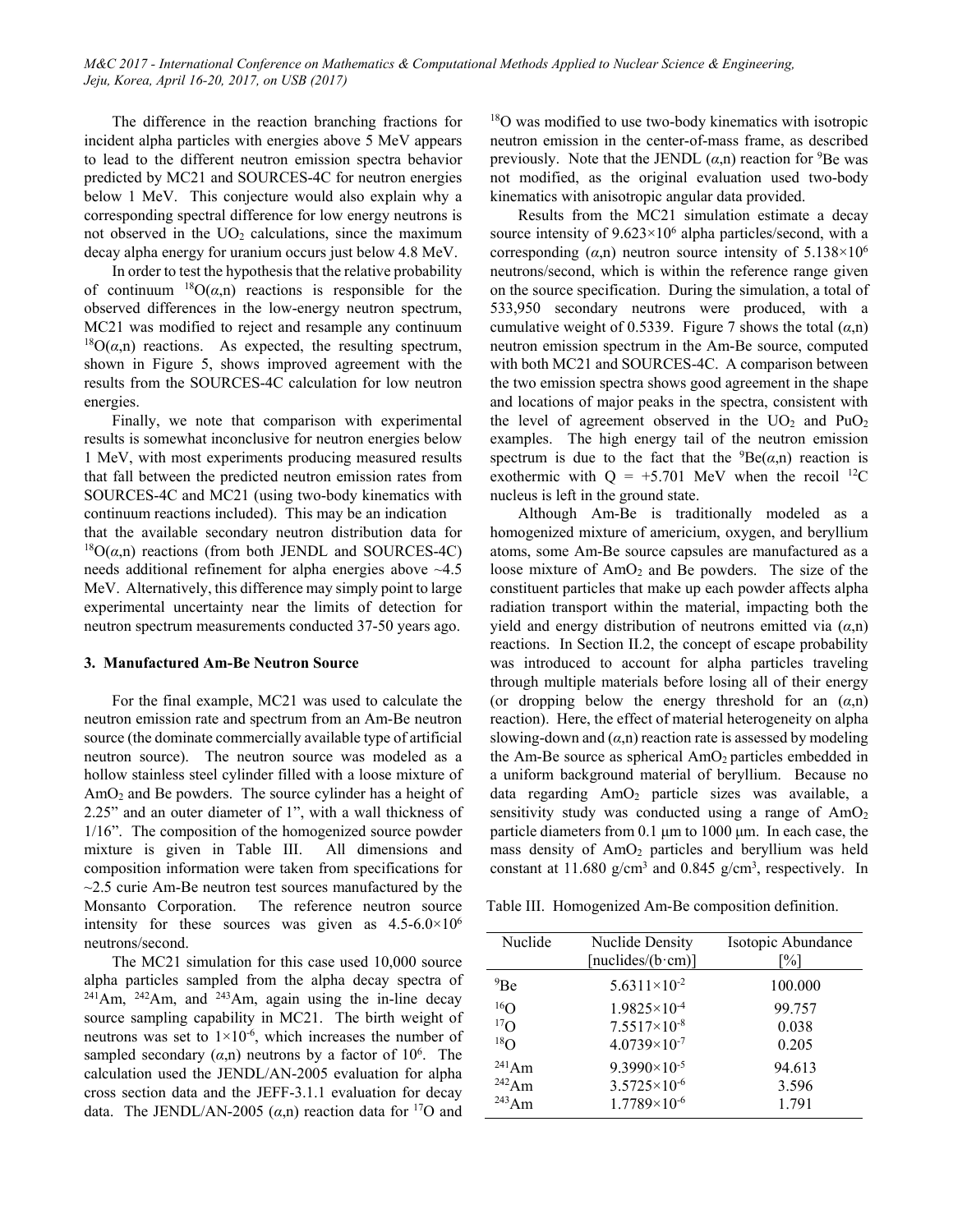

Fig. 7. Energy spectrum for neutrons produced via  $(\alpha, n)$  reactions in a Am-Be source as calculated by the in-line  $(\alpha, n)$ source sampling methodology implemented in MC21 (blue) and the SOURCES-4C computer code (red).

addition, the volume fraction of  $AmO<sub>2</sub>$  was fixed at 0.388%, in order to maintain the original nuclide densities given in Table III.

During each MC21 simulation, source alpha particles from the decay of americium were produced uniformly within an  $AmO<sub>2</sub>$  particle. The distance to the  $AmO<sub>2</sub>$  particle surface was then explicitly calculated based on the diameter of the AmO2 particle along with the location and direction of the sampled alpha radiation. Alpha radiation that reached the surface of the  $AmO<sub>2</sub>$  particle prior to losing all of their energy were transferred to the beryllium background material, and the slowing-down process continued. Once in the beryllium, the distance to the next  $AmO<sub>2</sub>$  particle was randomly sampled from a nearest-neighbor distribution (NND) for uniform mixtures of rigid, non-overlapping spheres in a homogeneous background material. In this situation, the NND follows an exponential distribution

$$
p(x) = \lambda e^{-\lambda x},\tag{22}
$$

where  $\lambda$  is a rate parameter given by

$$
\lambda = \frac{3}{4R} \frac{V}{1 - V},\tag{23}
$$

and  $R$  and  $V$  represent the  $AmO<sub>2</sub>$  particle radius and  $AmO<sub>2</sub>$ volume fraction, respectively [25]. The process of sampling distances travelled through the  $AmO<sub>2</sub>$  and beryllium materials was then repeated until the alpha energy was reduced below the energy threshold for all  $(\alpha, n)$  reactions in  ${}^{9}$ Be,  ${}^{17}$ O, and  ${}^{18}$ O.

Results for the  $(\alpha, n)$  neutron production rate are provided for a homogeneous Am-Be material and 5 heterogeneous  $AmO<sub>2</sub>/Be$  powder mixtures with  $AmO<sub>2</sub>$  particle diameters between 0.1 and 1000 μm are shown in Table IV. These results demonstrate that the neutron source strength decreases as  $AmO<sub>2</sub>$  particle size is increased, thus preventing some alpha particles from escaping the  $AmO<sub>2</sub>$  particle and reaching the beryllium material, which has a higher  $(\alpha, n)$  cross section. The results also suggest that  $AmO<sub>2</sub>$  particle diameters  $\leq 1$  µm produce neutron source rates that are consistent with the reference range of  $4.5 - 6.0 \times 10^6$  neutrons/second for this configuration. Although detailed manufacturing data regarding AmO<sub>2</sub> power is not available, particle sizes of less than 1 μm are not unreasonable.

Figure 8 shows the  $(a,n)$  neutron emission spectrum for the homogeneous Am-Be mixture as well as the 5 heterogeneous mixtures each with different  $AmO<sub>2</sub>$  particle

Table IV. Neutron emission rate for mixtures of  $AmO<sub>2</sub>$  and Be powders for various  $AmO<sub>2</sub>$  particle diameters.

| AmO <sub>2</sub> Diameter | $(\alpha, n)$ Source  |
|---------------------------|-----------------------|
| [µm]                      | [neutrons/s]          |
| Homogenized Am-Be         | $5.138 \times 10^{6}$ |
| 0.1                       | $4.865\times10^{6}$   |
| 1.0                       | $4.424 \times 10^{6}$ |
| 10.0                      | $1.309\times10^{6}$   |
| 100.0                     | $1.380\times10^{5}$   |
| 1000.0                    | $1.564 \times 10^{4}$ |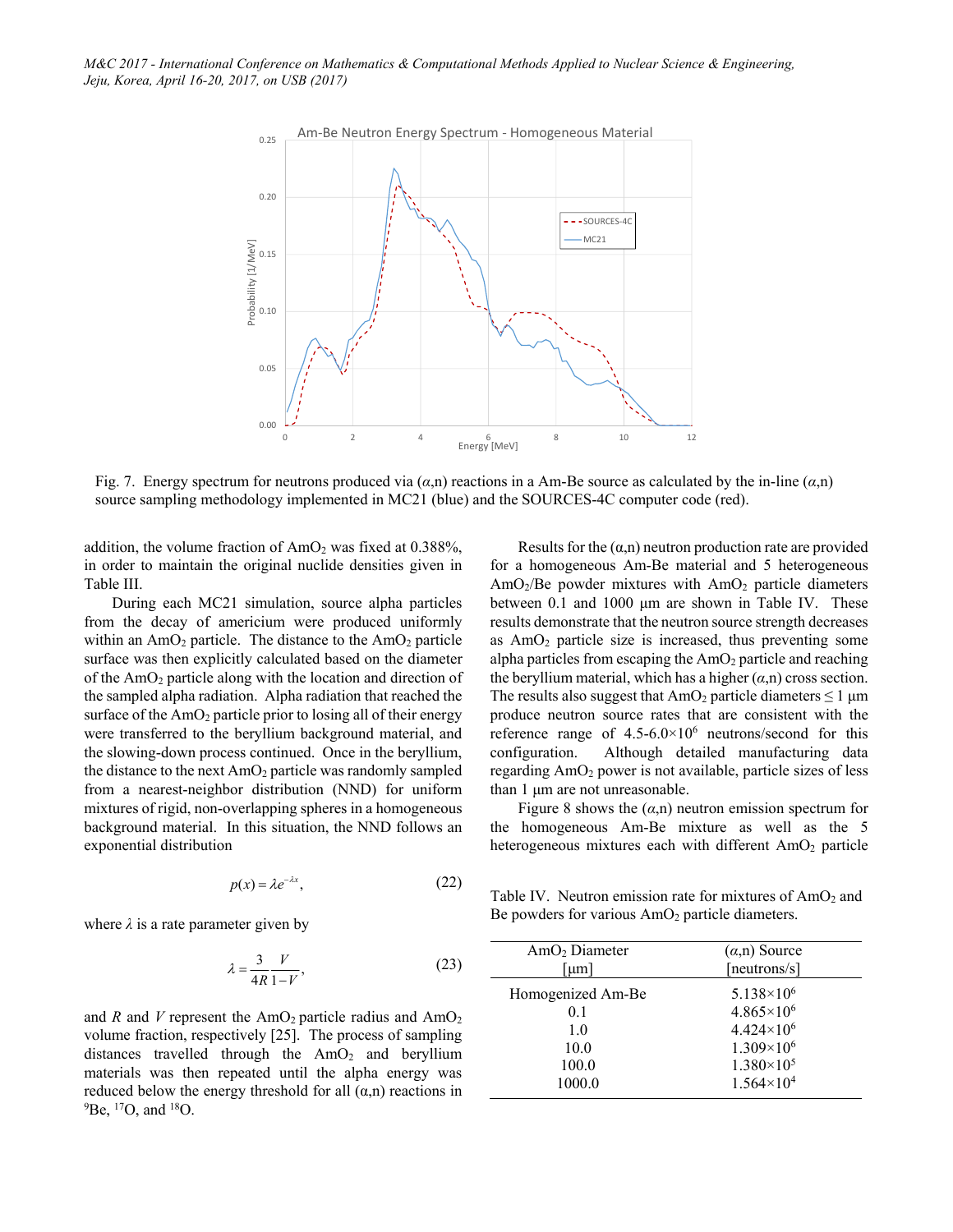

Neutron Energy Spectrum for AmO<sub>2</sub>-Be Powder Mixtures

Fig. 8. Energy spectrum for neutrons produced via  $(\alpha,n)$  reactions in a heterogeneous mixture of AmO<sub>2</sub> and Be powders, assuming various AmO2 particle diameters. The neutron spectrum for a homogeneous Am-Be source is also shown for reference. These spectra are normalized by the alpha source intensity.

diameters. The results show that as the  $AmO<sub>2</sub>$  particle diameter increases, the neutron spectrum below 4 MeV shifts slightly toward lower energies, suggesting increased (*α*,n) reactions with  $18$ O as a result of fewer alpha particles reaching the beryllium material. Note that, even for very large  $AmO<sub>2</sub>$ particle sizes, alpha particles born near the particle surface are able to reach the beryllium, producing the characteristic high energy tail in the neutron emission spectrum due to  ${}^{9}Be(\alpha,n)$  reactions.

 The results from this test provide a qualitative indication that the alpha escape model in the proposed method is working as intended and can capture the detailed effects of material heterogeneity on alpha transport. It is also worth noting that Am-Be sources also emit gamma rays due to the decay of  ${}^{12}C$  atoms that are left in an excited state following  ${}^{9}Be(\alpha,n)$  reactions. While gamma emission was not included as a part of this study, it should be possible to adapt the proposed in-line  $(\alpha, n)$  sampling methodology to incorporate the subsequent decay of recoil nuclei. Furthermore,  $(\alpha, n)$  reactions that use two-body kinematics have enough data to model the characteristic gamma emission spectra associated with each excited level of the recoil nucleus as well as the effect of recoil nucleus motion on the gamma emission spectrum. Such an extension to the proposed model could allow accurate characterization of all radiations emitted from manufactured sources, enabling improved modeling of experiments involving these types of sources.

## **IV. CONCLUSIONS**

A new in-line method for sampling neutrons emitted in  $(\alpha, n)$  reactions based on alpha particle source information has been developed for continuous-energy MC simulations. The new method uses a continuous-slowing-down model coupled with cross section data to pre-compute expected neutron yields over the alpha particle lifetime. This eliminates the complexity and cost associated with explicit charged particle transport. When combined with an integrated alpha particle decay source sampling capability, the proposed (*α*,n) algorithm provides an efficient and accurate method for sampling neutrons based solely on nuclide inventories in the problem, with no additional user input required. Results from three example problems show that the proposed method adequately reproduces the  $(a,n)$  neutron yields and spectra from reference experiments and calculations.

All MC21 simulations in this work used the JENDL/AN-2005 nuclear data library, which provides evaluated cross section and energy-angle distribution data for  $(\alpha, n)$  reactions for 17 isotopes. The majority of nuclide evaluations in JENDL/AN-2005 utilize Kalbach-Mann systematics to describe neutron energy-angle spectra. For nuclides examined in this work, the neutron energy distributions predicted by Kalbach-Mann were biased much too low in energy when compared to experimental data. Consequently, the decision was made to employ two-body kinematics, based on isotropic center-of-mass neutron emission, to determine neutron energy spectra. With this method, in certain cases, the partial cross section branching ratios in the evaluated nuclear data also resulted in over-representation of low-